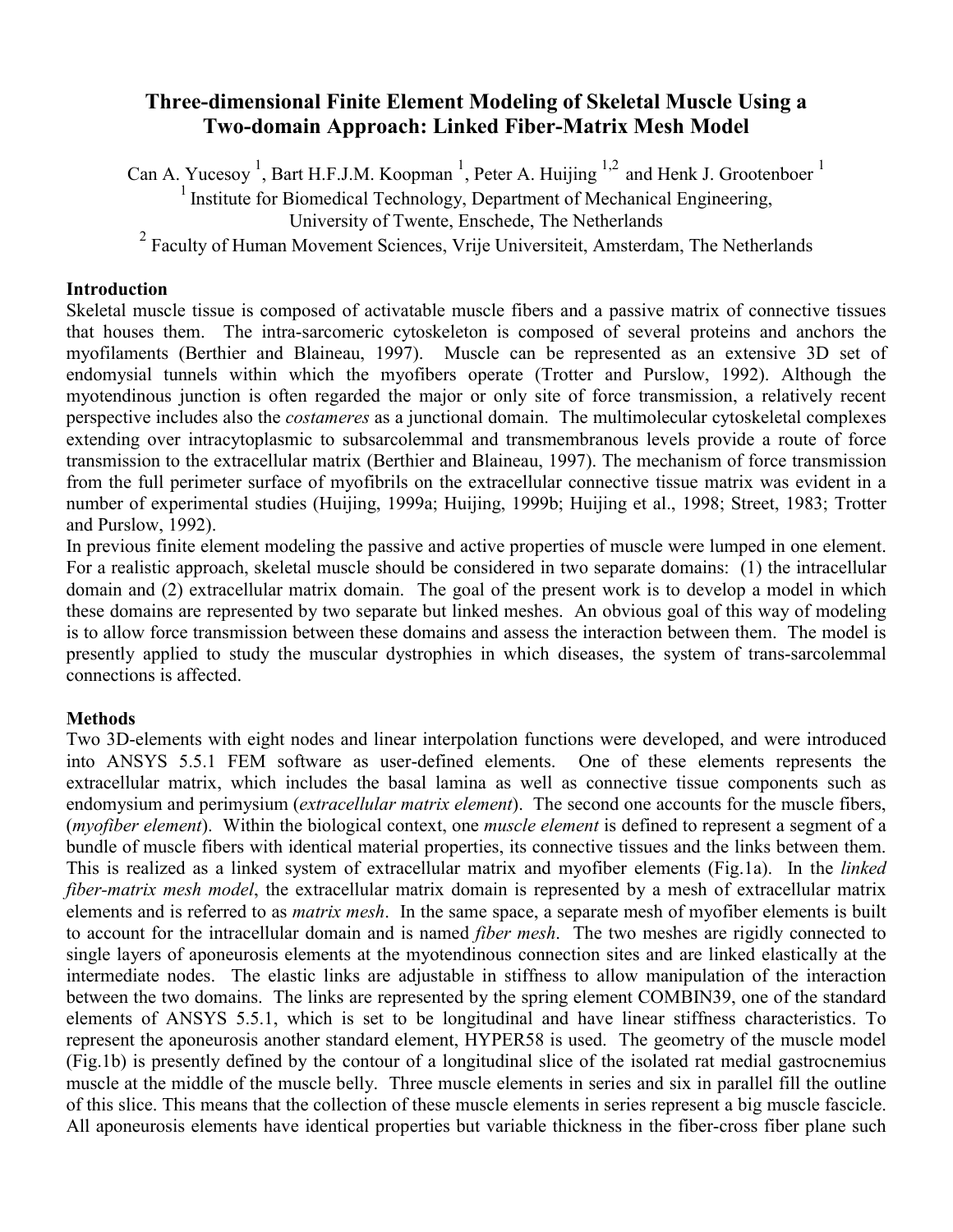that the most proximal and most distal ends of the aponeurosis elements representing the muscles' tendons are thicker. This way an increasing stiffness towards the tendons is introduced.



Fig.1. (a) 1D-Schematic representation of an arrangement of muscle elements. Intracellular domain which is composed of active contractile elements (A) and intracellular passive cytoskeleton (T), is linked to the extracellular matrix domain (M) elastically. (b) Geometry of the muscle model. The geometry is defined by the contour of a longitudinal slice of the isolated rat medial gastrocnemius muscle belly. The initial muscle length that is the distance between the most proximal and distal ends is 30.3 mm. A 3D local coordinate system representing the fiber direction, cross-fiber (direction perpendicular to the fiber direction) and thickness directions is used for the analysis and presentation of the results.

In order to model possible effects of muscular dystrophies, the linking stiffness was manipulated at selected locations within the muscle such that at 8 of the total 28 nodes links were made much more compliant then the highly stiff remainder links. Decreasing the linking stiffness at these nodal locations represents the missing or altered connection between the muscle fibers and the extracellular matrix all along the full length of fibers of the fascicle.

#### **Results and Discussion**

Three sets of locations which are referred to as A, B and C were considered. In these cases, all the links were highly stiff except for the ones at the indicated locations (Fig.2), which are much more compliant. A comparison of modeled muscle length-force characteristics with the stiff and compliant links is shown in Fig.2. For the low length range not much difference was found as a result of manipulation of linking stiffness. In contrast, for compliant links at certain intramuscular locations, the high length range yielded sharp drops in force accompanying very small changes of isometric length. This drop is enhanced, as the compliant link locations are more towards the middle of the muscle belly. In contrast, for compliant link locations at the periphery of the muscle, also at high lengths little effect is seen.



Fig.2. The muscle length-total force curves. S is the control case with all links being highly stiff. For the other three cases, the links at the nodes of intramuscular locations A, B and C are compliant. The muscle force (Fm) is normalized for optimum force (Fmo). Initial muscle length is 30.3 mm. Comparison of the normalized length-force curves of the stiff and compliant links as a measure of their relative stiffness is given in the right hand side.